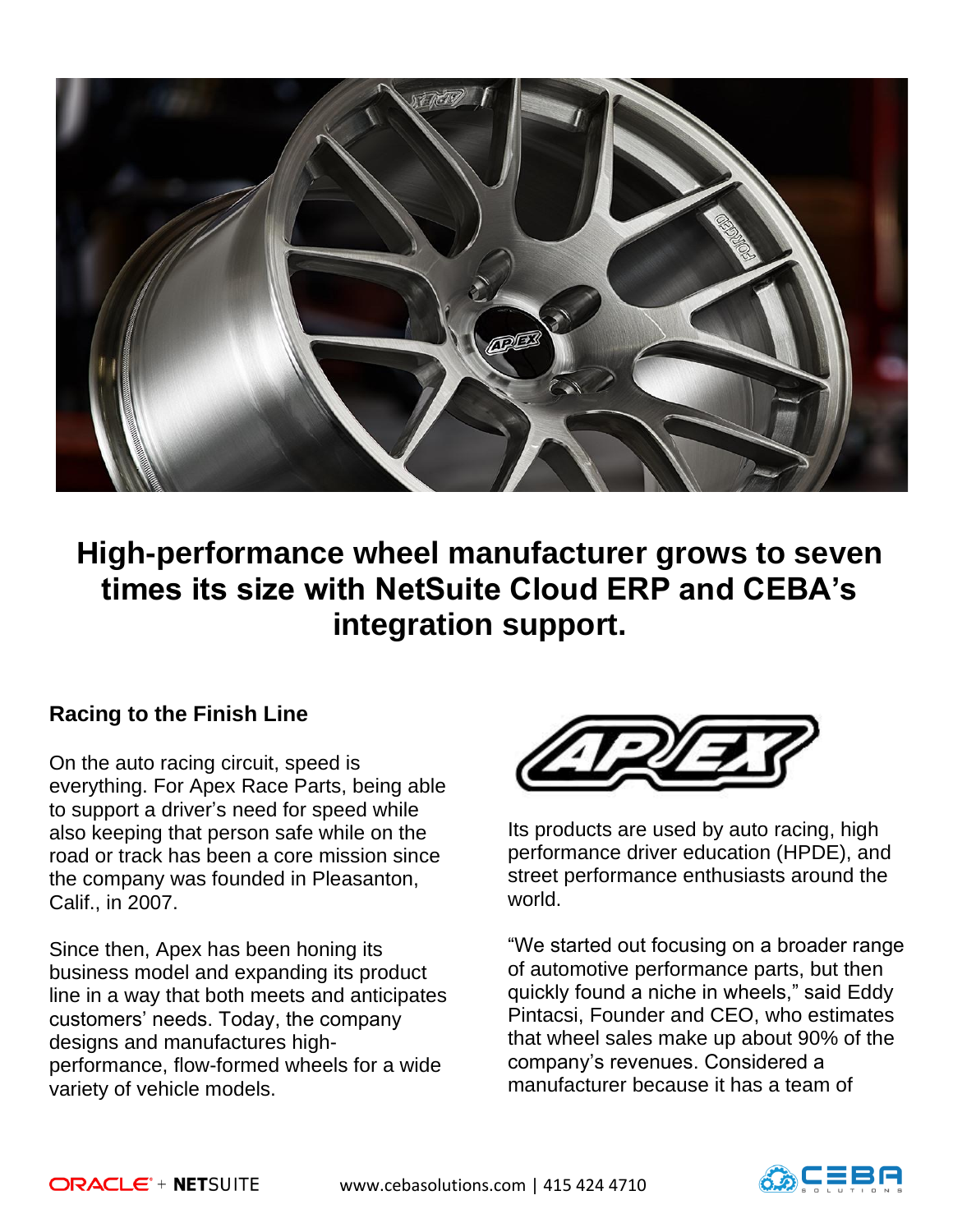inhouse engineers who design the wheels, Apex has 17 employees and works with numerous independent contractors.

*"We wanted more robust inventory management merged with our financials," said Pintacsi, "and a more streamlined way to process return merchandise authorizations (RMAs), which was also lacking in QuickBooks."* 

### Eddy Pintacsi, Founder and CEO

#### **Gearing Up: QuickBooks to NetSuite**

Up until a few years ago, Apex was running its business on QuickBooks, which lacked many of the functionalities that this growing company needed. For example, the platform couldn't connect directly to Apex's website, which was becoming a primary point of sale for many of its products. This created inventory visibility problems for the Apex team.

"Employees would take QuickBooks sales orders with them out into the warehouse to fulfill and pull inventory," Pintacsi recalled, "and then discover that the stuff wasn't there." This lack of visibility became a focal point for Apex's move to a more robust, cloud-based enterprise resource planning system (ERP) that could be integrated with its e-commerce storefront.

"We wanted more robust inventory management merged with our financials," said Pintacsi, "and a more streamlined way to process return merchandise authorizations (RMAs), which was also lacking in QuickBooks."

## **A Strong Integration Partner**

After selecting CEBA from a list of potential integration partners, Apex began working with the company to implement NetSuite in a very tailored and budget-conscious manner. "Some other companies were charging extravagant hourly fees," Pintacsi said. "They'll just randomly charge you \$20,000 for something that you don't even feel like you're getting anything for. That didn't happen with CEBA."

For Apex, CEBA also built numerous customizations that were tailored to the company's operations—some of which the manufacturer didn't even realize that it needed. CEBA also provided good insider knowledge of NetSuite. "They weren't just resellers; they were a team that could really jump in and help us navigate the whole process," said Pintacsi. "CEBA's ability to give feedback and suggestions on a problem was excellent."

#### **Reaping the Rewards**

As a result of its NetSuite implementation, Apex was also able to transition to using outside accounting resources instead of having full-time employees handle that aspect of its business. "With NetSuite, our outsourced professionals could do everything remotely in our system. They didn't even have to be present," he said, noting that the company has since reached a point at which it is bringing accounting back